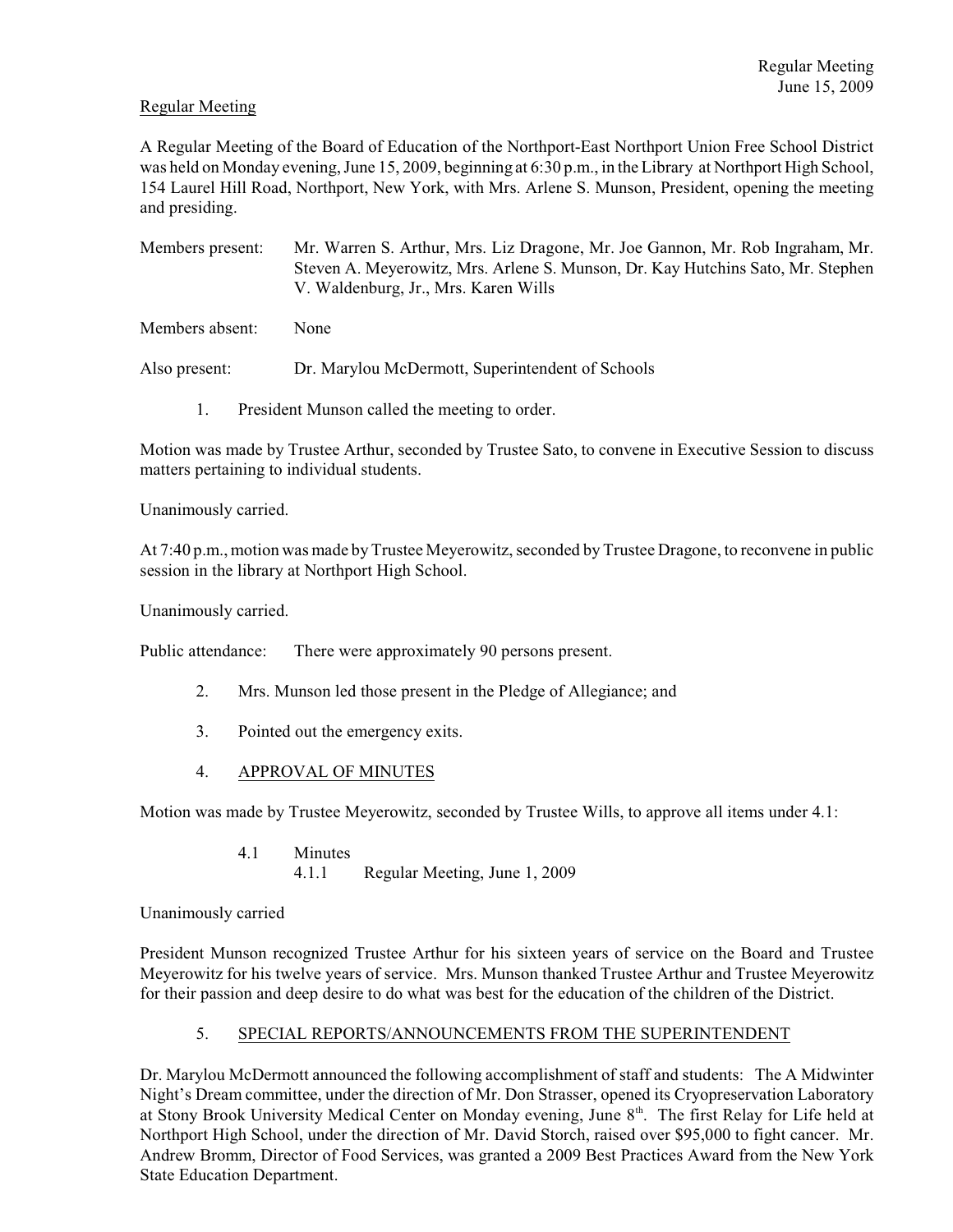#### 5.1 Accomplishments of Staff and Students

5.1.1 Ms. Trisha Schmitt, Chairperson of English K-12, introduced the following award winners:

Huntington Youth Writers Contest - Daniel McGuinness - 1<sup>st</sup> Place Poetry Grade 4-5"Water", Alexander Latham - 3<sup>rd</sup> Place Poetry Grade 4-5 "A Black Puck", Megan Kicks - 1<sup>st</sup> Place Story Grade 4-5 "The Real Santa Clause", Caroline Roseman - 2<sup>nd</sup> Place Story Grade 4-5 "Mr. Moran's Library", Hayley Hayhurst -Honorable Mention Poetry Grade 4-5 "Decimal Pie", Tyler Zelinger - 3<sup>rd</sup> Place Poetry Grade 6-8 "What is Love?", Jessica Haywood - Honorable Mention Story 6-8 "A Trip to the Mall", Justin Riggs - 1<sup>st</sup> Place Story Grade 6-8 "Slavetown", Ashley Brown - 3<sup>rd</sup> Place Poetry 6-8 "The Black Piano Key"

Fairfield University Book Award - Marta Rodenko

Dartmouth College Book Award - Victoria Walters

5.1.2 Mr. Andrew Manzo, Chairperson of Social Studies K-12, introduced the following 2009 Johns Hopkins State and Distinguished Winners:

High Honors Verbal and Distinction Math - Schuyler Melore

High Honors Math and Distinction Reading - Brian Liu

High Honors Verbal - Michael Barry

High Honors Math - Kyle Farabaugh

Distinction Verbal and Distinction Math - Erin Jenson

Distinction Verbal - Isabel Staccuneddu

Distinction Math - Julia Lennon, Benjamin Maritato

5.1.3 Mr. Peter Falotico, Director of Art, Media, Computer and Technology, introduced the following award winners:

Huntington Camera Club High School Photography Competition - Nicolas Bruno - Best in Show *Hobbies Category:* Nicolas Bruno - 1st Place, Alexa Pichichero - 2<sup>nd</sup> Place, Syed Ali - 3<sup>rd</sup> Place, Julie Falango - Honorable Mention

Old and New Category: Patrick Shelton - 1<sup>st</sup> Place, Genevieve Murphy - 3<sup>rd</sup> Place

*Open Category:* Maureen Rodgers - 1<sup>st</sup> Place, Adam Pruzan - 2<sup>nd</sup> Place, Terence Corrigan - 3<sup>rd</sup> Place, Kayla Forman - Honorable Mention

Congressman Steve Israel, 28<sup>th</sup> Annual Congressional Art Awards - Katherine Atkinson - Congressional Award

The Art in Heart, Long Island Art Teachers Association Art Exhibition - Nina Matsumoto - 1<sup>st</sup> Place Crafts, Katherine Atkinson - 1<sup>st</sup> Place Printmaking, Danielle Elsener - 1<sup>st</sup> Place Fashion and Best in Show

Young Artists at the Heckscher Museum, Long Island's Best, 2009 - Alexandra Thake - Honorable Mention, Paulina Stewart- Renzo Bianchi Scholarship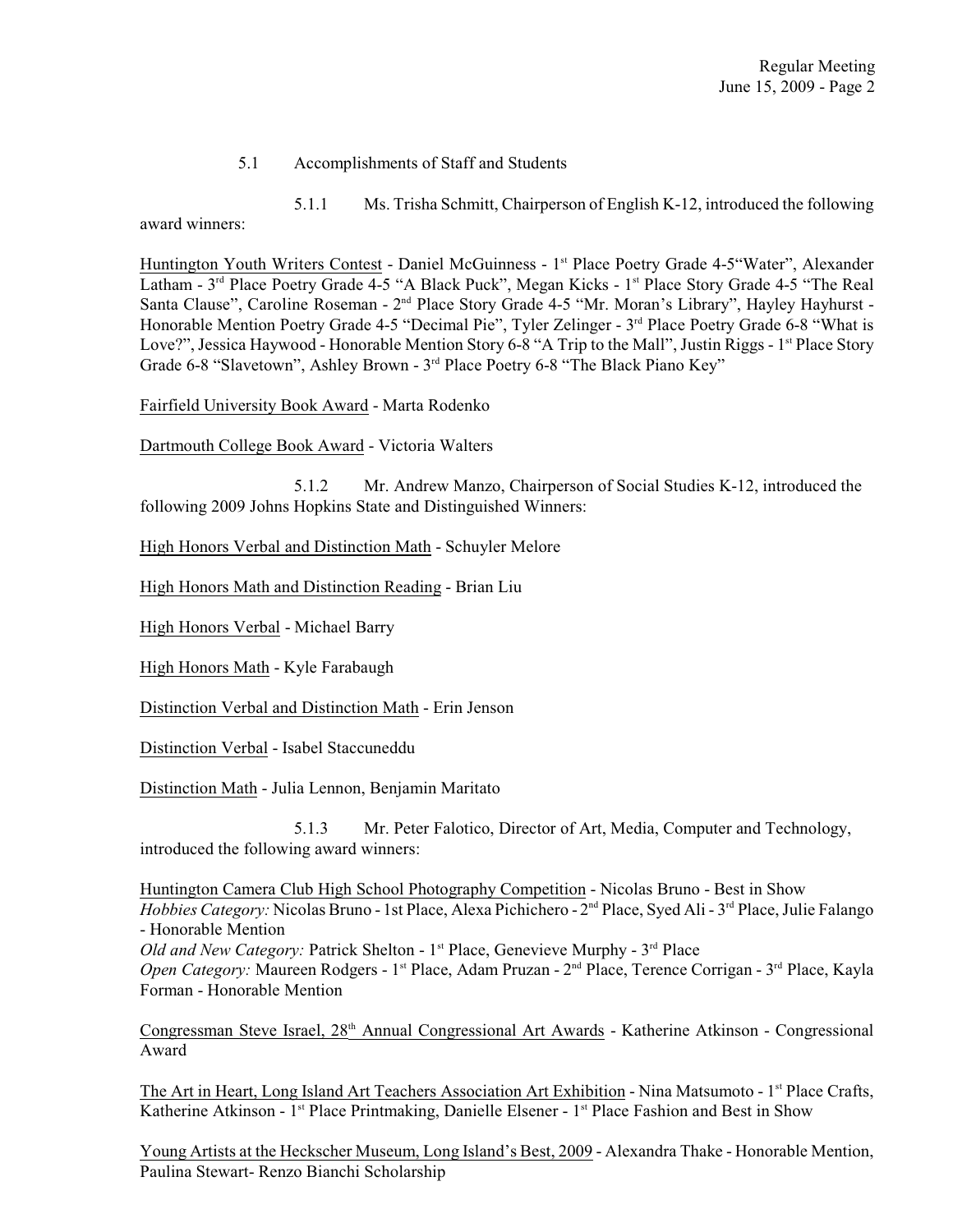The Terian Foundation Scholarships - Danielle Elsener -\$1,000 Fashion Design, Colby Grace - \$5,000 Sculpture

At 8:10 p.m. the President of the Board announced a five minute break for cake in honor of Trustees Arthur and Meyerowitz.

5.2 Motion was made by Trustee Waldenburg, seconded by Trustee Dragone, authorizing payment of five \$500 awards in accord with Board-UTN Collective Bargaining Agreement to the following teachers as a Professional Achievement Award for 2008-2009:

- 5.2.1 Dewan Bajaj Special Education Teacher, Northport High School
- 5.2.2 Frank Doyle Music Teacher, Northport High School
- 5.2.3 Victoria Kramer Science Teacher, East Northport Middle School
- 5.2.4 Anahi Walton-Schafer World Language Teacher, Northport High School
- 5.2.5 Andrew Luberto Social Studies Teacher, East Northport Middle School
	- Karen Polk Reading Teacher, East Northport Middle School

Unanimously carried.

5.3 Community Drug and Alcohol Task Force Interim Report

Mr. John Lynch, Assistant Superintendent for Pupil Services, stated that Board of Education passed a resolution on August 26, 2006 to create the Community Drug and Alcohol Task Force. A formal report was presented at the January 8, 2007 Board of Education meeting which encouraged proactive efforts within the schools and community. Mr. Lynch stated that the Community Drug and Alcohol Task Force implemented several programs during the 2007-2008 school year with Board of Education support.

The Task Force sponsored an evening program on November 24, 2008 to connect with community leaders and stakeholders who could move the task force's message forward. Mr. Lynch stated that this interim report reflects the progress and hopes for the future and that numerous meetings with an average of thirty participants explored and implemented several initiatives.

Mr. Lynch announced that a Drug and Alcohol Task Force logo was designed by Phoenix Group, a local computer graphic design and e-learning company owned and operated by district residents Cliff and Rhonda Sobel. Mr. Lynch commented that the Sobel's voluntary efforts have enabled the Task Force to now have a visual identity which will hopefully become synonymous with parents, community, and school district efforts to protect our children from drug and alcohol use. Mr. Lynch noted that the Phoenix Group has also committed its resources on a voluntary basis to create an interactive website for the Community Drug and Alcohol Task Force.

Mr. Lynch stated that the task force divided into three sub groups: the Parent Education Subcommittee, the Youth Activities Subcommittee and the Community Outreach Subcommittee.

Mr. Lynch introduced Ms. Irene McLaughlin and Ms. Shannon Dantuono who facilitated the Parent Education Subcommittee. Ms. Dantuono stated that the Parent Education Group focused on researching and implementing additional opportunities to educate parents and students about issues surrounding drugs and alcohol. Ms. Dantuono acknowledged Ms. Lisa Michalek as the driving force behind the S.A.F.E. Homes Program and thanked her for her efforts and persistence to put this program in place. Ms. Dantuono noted that the primary purpose of the S.A.F.E. Homes network is to create a directory of parents who share the same core beliefs and values concerning teenage drug and alcohol use.

Ms. McLaughlin stated that pre-prom parent/student meetings were scheduled by the high school administration to highlight the expectation for drug and alcohol free pre-prom and post-prom events. The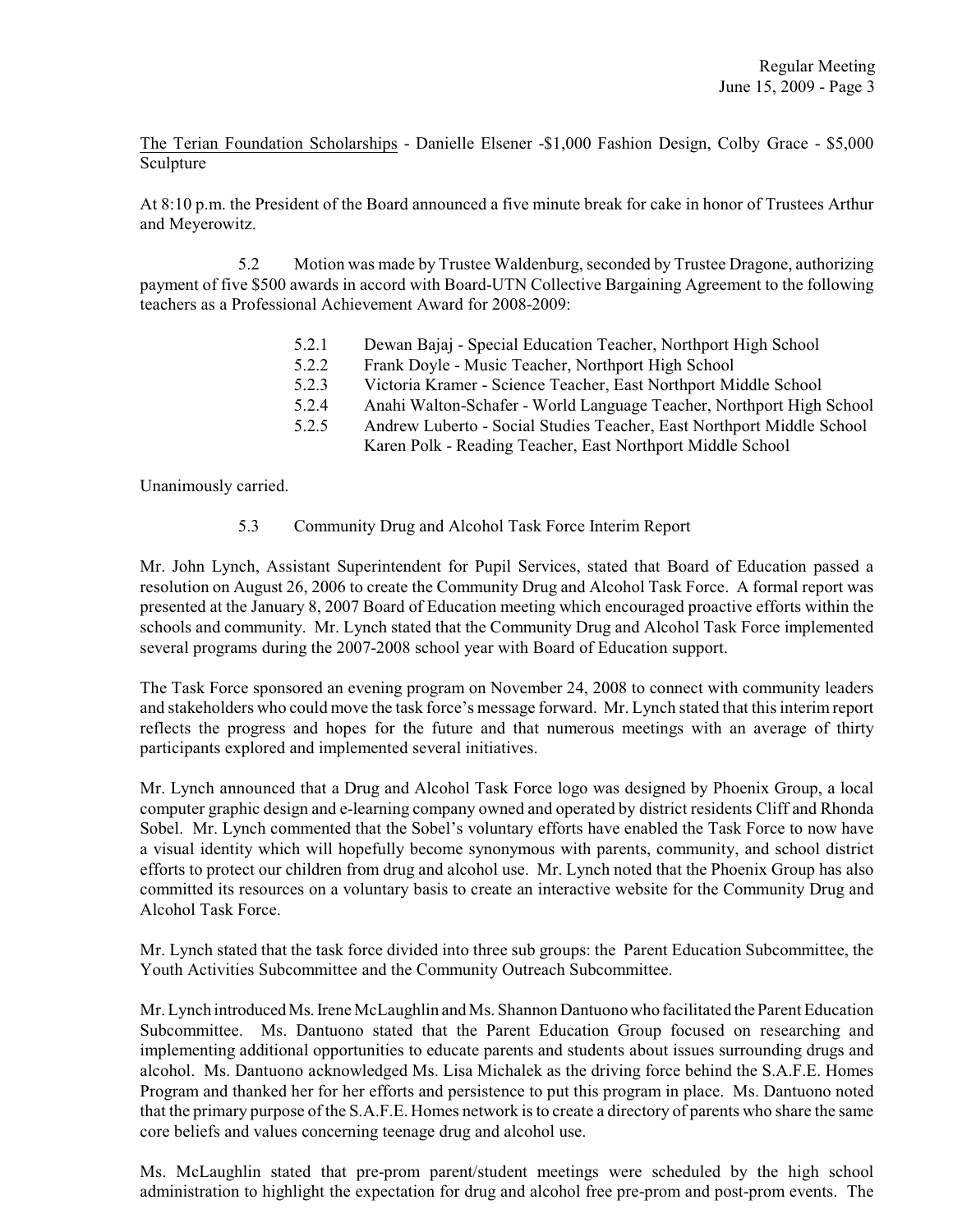meetings were mandatory for parents and students who wished to attend the Northport High School 2009 prom.

Ms. McLaughlin noted that the Parent Education Group focused on researching and implementing additional opportunities to educate parents and students about issues surrounding drugs and alcohol. The committee discussed the notion of integrating brief, consistent, creative messages related to drug and alcohol use, misuse, and abuse into existing school functions and events. The committee identified appropriate school events as venues to deliver the information at the middle school and high school levels. Ms. McLaughlin stated that the Parent Education Group strongly believes that present mandatory parent forums to parents of students in grades 6-12 should be continued. Ms. Dantuono noted that next year Northport Middle School and East Northport Middle School will host a parent forum for seventh grade parents.

Mr. Lynch introduced Ms. Robert Heller facilitator of the Youth Activities Subcommittee. Ms. Heller stated that the continuing and evolving mission ofthe Youth Activities subcommittee is to provide the young people in our community with opportunities to engage in healthful, safe, and supervised activities during their leisure time. Ms. Heller noted that the Northport-East Northport Community currently plays host to numerous organizations which the committee consulted with hoping to utilize their methods for success in order to promote new programs.

Ms. Heller noted the initiatives of the Youth Activities Subcommittee including creating a recreation center to provide young people with a place to engage in sports and other fitness related activities; creating a Northport-East Northport Skate Club, showcasing our talented youth during community events, having an area in local papers that advertises and promotes youth oriented activities; supporting and promoting current youth programs such as the YDA; supporting the Northport Arts Coalition which will be performing a series of one act plays; initiating the Community Drug and Alcohol Task Force website; utilizing community service as a way to build self esteem; initiating fund-raising projects to fund the task force; requesting all youth organizations, both school and community, to proudly display and support the task force's message to "educate and protect our children"; and to eventually have the Northport-East Northport Community Drug and Alcohol Task Force message and logo on every uniform, hat, banner, and community sponsored event.

Mr. Lynch introduced Ms. Mary Silberstein, Director of The Pederson-Krag Center in Huntington, who serves as facilitator of the Community Outreach Subcommittee. Ms. Silberstein congratulated the school district for initiating the Drug and Alcohol Task Force and the work of the volunteers for moving the task force forward.

Ms. Silberstein noted that the community connection is crucial to reinforcing the educational and parental guidance initiatives which educate and protect our children from drug and alcohol use. Ms. Silberstein discussed some initiatives which may come to fruition in the future. Those initiatives included requesting the East Northport and Northport Chamber of Commerce to strategically post the logo in their business and store windows; connecting with Gold's Gym to create programs concerning healthy children and relate them to the mission of the Community Drug and Alcohol Task Force; having a presence to provide information at both Cow Harbor Day and the East Northport Chamber of Commerce Annual Festival; asking local religious organizations to highlight the Community Drug and Alcohol Task Force initiatives in their newsletters and bulletins; partnering with the Northport Runners Club to display the logo throughout the Northport Cow Harbor 10K Race; approaching delicatessens and restaurants to support efforts; and publicizing the Northport-East Northport Community Drug and Alcohol Task Force logo throughout the community.

Mr. Lynch stated that the Community Drug and Alcohol Task Force is a viable and vital resource to our community, parents and school district. The Task Force looks forward to continuing it mission to eliminate the illegal use of alcohol, drugs, and other controlled substances which pose a threat to the health and welfare of our students and staff.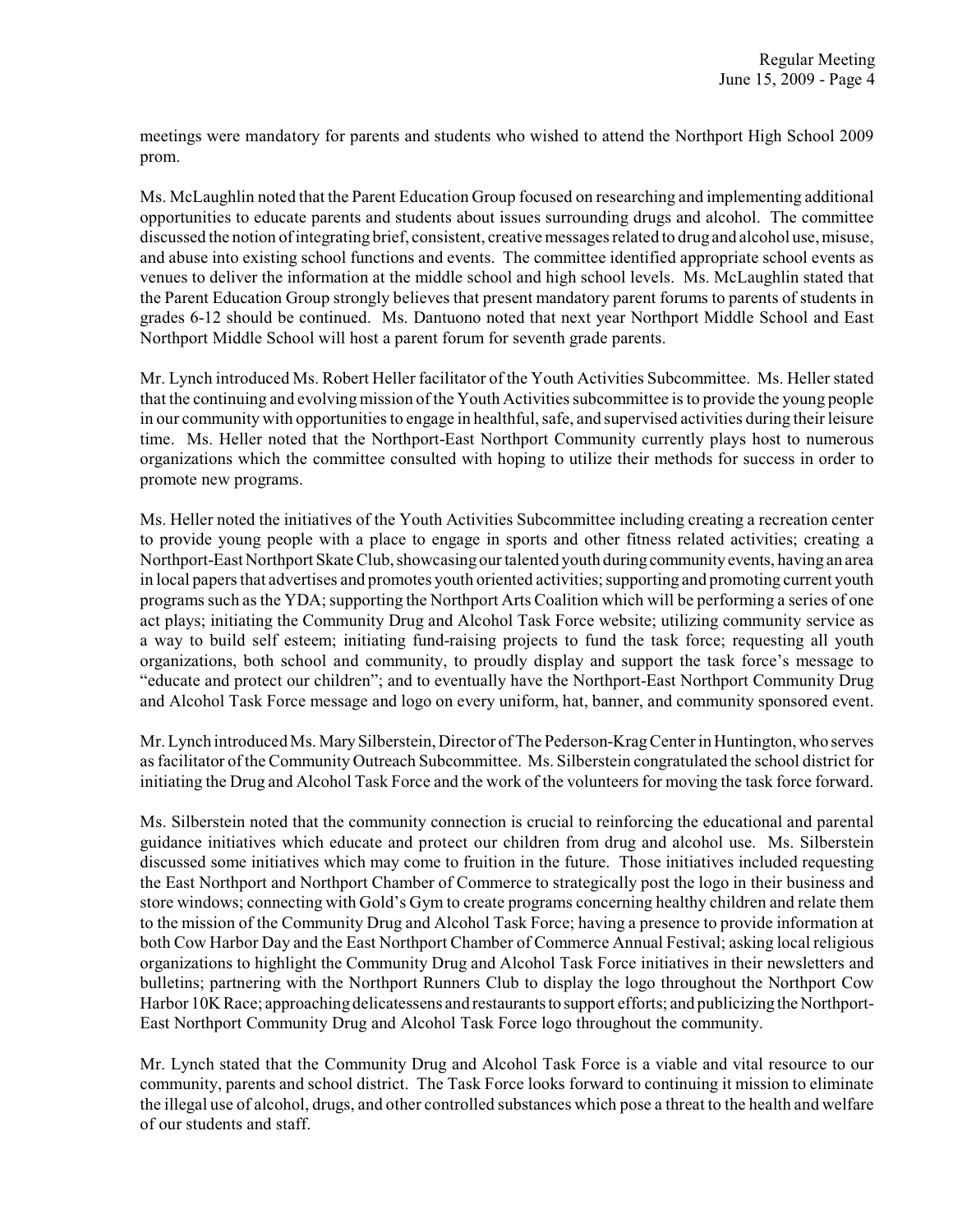5.4 The President of the Board announced the District's school hours for 2009-2010 which included the extended kindergarten hours.

5.5 The President of the Board announced the upcoming Board of Education meetings of July  $6<sup>th</sup>$  and August 31<sup>st</sup>, 2009.

### 6. COMMUNICATIONS

6.1 Email from Ms. Cathie Josephson, received May 26, 2009, re: Administrative Regulation #1250.

President Munson stated that the Board received the letter and Dr. McDermott will make an appointment to meet with Ms. Josephson regarding her concerns.

#### 7. PUBLIC PARTICIPATION

Name Comment

Arlene Munson Read a letter from Ms. Donna McNaughton of the East Northport Middle Board President School PTSA thanking Ms. Kroon, Mr. DeStefano, Mr. Toppi and the 30+ teachers who volunteered for the second annual Clash of the Classes.

Mrs. Munson thanked The Observer for pointing out how very special the Northport-East Northport Community is in its editorial.

| Karen Wills<br>Board Member         | Stated that the Town of Huntington will be honoring the coalition between<br>Northport High School and Harborfields High School for donating food to<br>Students for 60,000 to bring to casa communal.                                                                                                               |
|-------------------------------------|----------------------------------------------------------------------------------------------------------------------------------------------------------------------------------------------------------------------------------------------------------------------------------------------------------------------|
| Liz Dragone<br><b>Board Member</b>  | Stated that she also read the editorial in The Observer and stated the<br>community is blessed to have each other. Ms. Dragone stated that the<br>accomplishments of students, parents, teachers is mind boggling and that<br>every time you turn around there is something wonderful going on in this<br>community. |
| Karen Wills<br><b>Board Members</b> | Asked Dr. McDermott the dollar amount of scholarships awarded to the<br>graduating seniors this year and the number of students accepted to Ivy<br>League schools.                                                                                                                                                   |

Dr. McDermott stated that as of today graduating seniors have been offered over \$11,764,000 in scholarships and fifteen students were accepted into Ivy League Universities.

| Stephen V. Waldenburg, Jr.<br><b>Board Vice President</b> | Stated that he wished that certain community members who have<br>commented negatively throughout the last year would come to nights like<br>this where the students, teachers and community are honored for their<br>outstanding achievements.                                                                                                                                                                                                                  |
|-----------------------------------------------------------|-----------------------------------------------------------------------------------------------------------------------------------------------------------------------------------------------------------------------------------------------------------------------------------------------------------------------------------------------------------------------------------------------------------------------------------------------------------------|
| Frank Doyle<br>High School Building Chair                 | Mr. Doyle stated that he is here on behalf of the 170 high school teachers<br>regarding the restructuring of the commons position, commons manager,<br>commons program coordinator. Mr. Doyle read his letter to the Board<br>stating that the commons is the symbolic and traditional heart of Northport<br>High School and is described as the largest single classroom. Mr. Doyle<br>commented that they are concerned that the climate of the building will |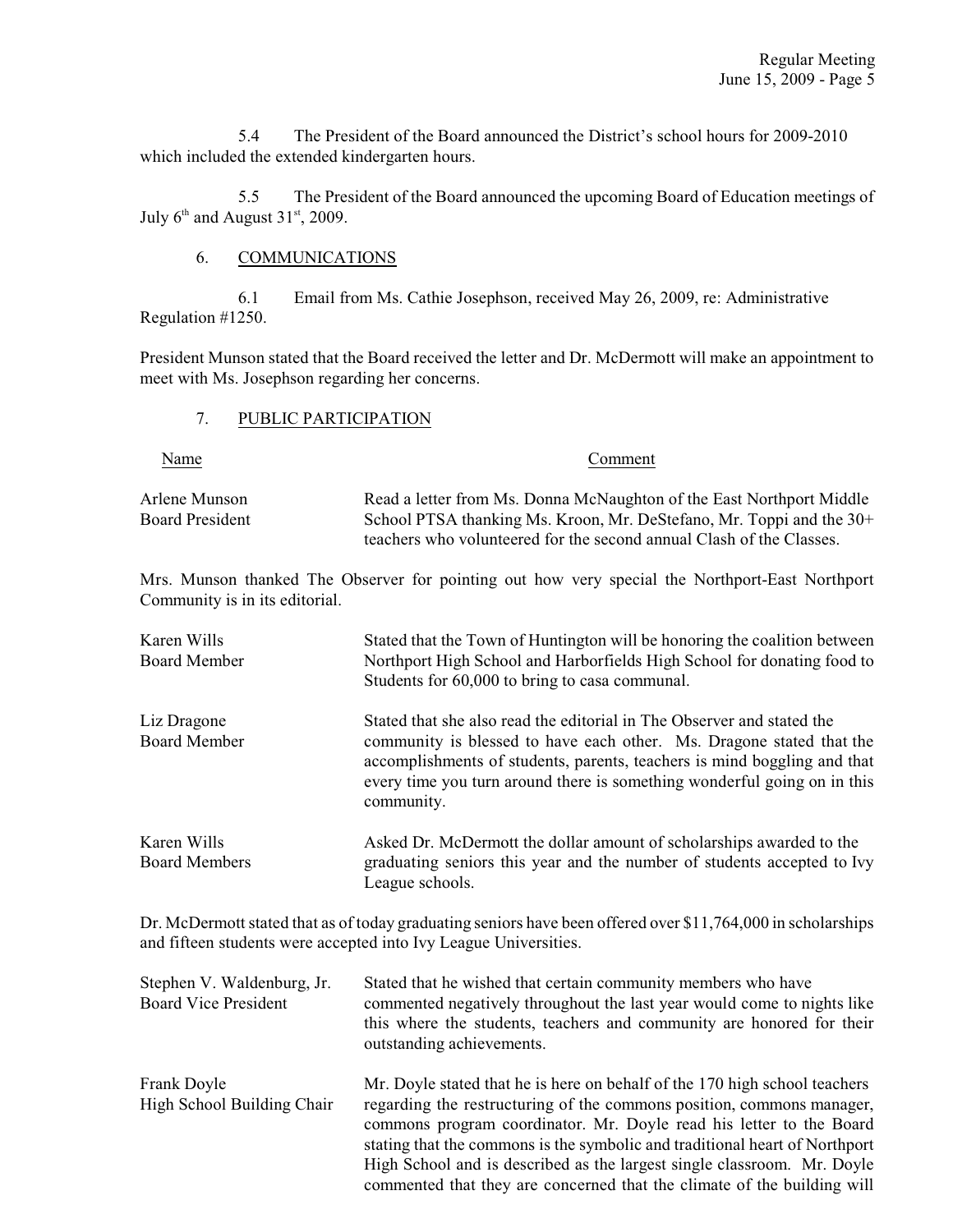change if there is not a consistent oversight of all the valuable programs that take place at the center of the building on a daily basis. Mr. Doyle stated that there has been a consensus of support of the continuation of this position to be run by one or at most two teachers to be included as part of their teaching schedule. Mr. Doyle stated he would like to see the administration to petition to the State Education Department requesting an acceptable title to this position resulting in the competent, consistent implementation of all our commons programs and activities.

There was a long discussion among the Board members and Dr. McDermott regarding the proposed restructuring of the commons manager position. Dr. McDermott stated she received a document from the State regarding instructional support positions. She noted that the present commons manager position does not fall under the acceptable title with appropriate responsibilities from the State.

Trustee Meyerowitz stated that the commons manager position is the largest classroom on campus and the program provides 50 to 60 educational programs to students. Mr. Meyerowitz stated that this position is unique to Northport and the SED may not know of another commons manager position.

Ms. McLaughlin, Principal Northport High School, stated that she is concerned about the change in the nature of the program because of its size, location and student population and that this is a critical position.

Trustee Gannon suggested that the administration come up with a definition in support of the commons position to present to the state with a sense of urgency.

After a long discussion there was a consensus of the Board to expeditiously consult with legal counsel regarding petitioning to the state to get approval for the commons manager position.

Parent Inquired about the teacher allocations for grades 2-5.

Dr. Terry Bouton, Assistant Superintendent for Human Resources, stated that she had many discussions with the elementary principals to come up with a formula in the interest of consistency. Dr. Bouton stated that they did agree on caps for grades K-5. The weighted cap for kindergarten is 20, first grade is 22, second grade is 22, third grade is 23, fourth grade is 24, and fifth grade is 25.

Dr. Bouton stated that the number of sections for grades 2-5 are as follows: Bellerose -  $2<sup>nd</sup>$  grade - 4 sections,  $3^{rd}$  grade - 4 sections, 4<sup>th</sup> grade - 4 sections, 5<sup>th</sup> grade - 3 sections; Dickinson - 2<sup>nd</sup> grade - 4 sections, 3<sup>rd</sup> grade -4 sections,  $4^{\text{th}}$  grade - 4 sections,  $5^{\text{th}}$  grade - 4 sections; Fifth Avenue -  $2^{\text{nd}}$  grade - 5 sections,  $3^{\text{rd}}$  grade - 5 sections,  $4<sup>th</sup>$  grade - 5 sections,  $5<sup>th</sup>$  grade - 5 sections; Norwood -  $2<sup>nd</sup>$  grade - 4 sections,  $3<sup>rd</sup>$  grade - 5 sections,  $4<sup>th</sup>$  grade - 4 sections,  $5<sup>th</sup>$  grade - 3 sections; Ocean -  $2<sup>nd</sup>$  grade - 4 sections,  $3<sup>rd</sup>$  grade - 4 sections,  $4<sup>th</sup>$  grade -4 sections,  $5<sup>th</sup>$  grade - 4 sections; Pulaski -  $2<sup>nd</sup>$  grade - 4 sections,  $3<sup>rd</sup>$  grade - 4 sections,  $4<sup>th</sup>$  grade - 4 sections,  $5<sup>th</sup>$  grade - 3 sections.

Dr. McDermott stated that if any of those sections goes over the cap a section will break.

### 8. SUPERINTENDENT'S REPORT, GENERAL - FOR BOARD ACTION

Motion was made by Trustee Meyerowitz, seconded by Trustee Sato, to approve item 8.1.1, including Supplemental 8.1.1 (Schedule A, #239-296):

8.1 Personnel Schedules, each dated June 15, 2009, and each attached and made part of the official minutes: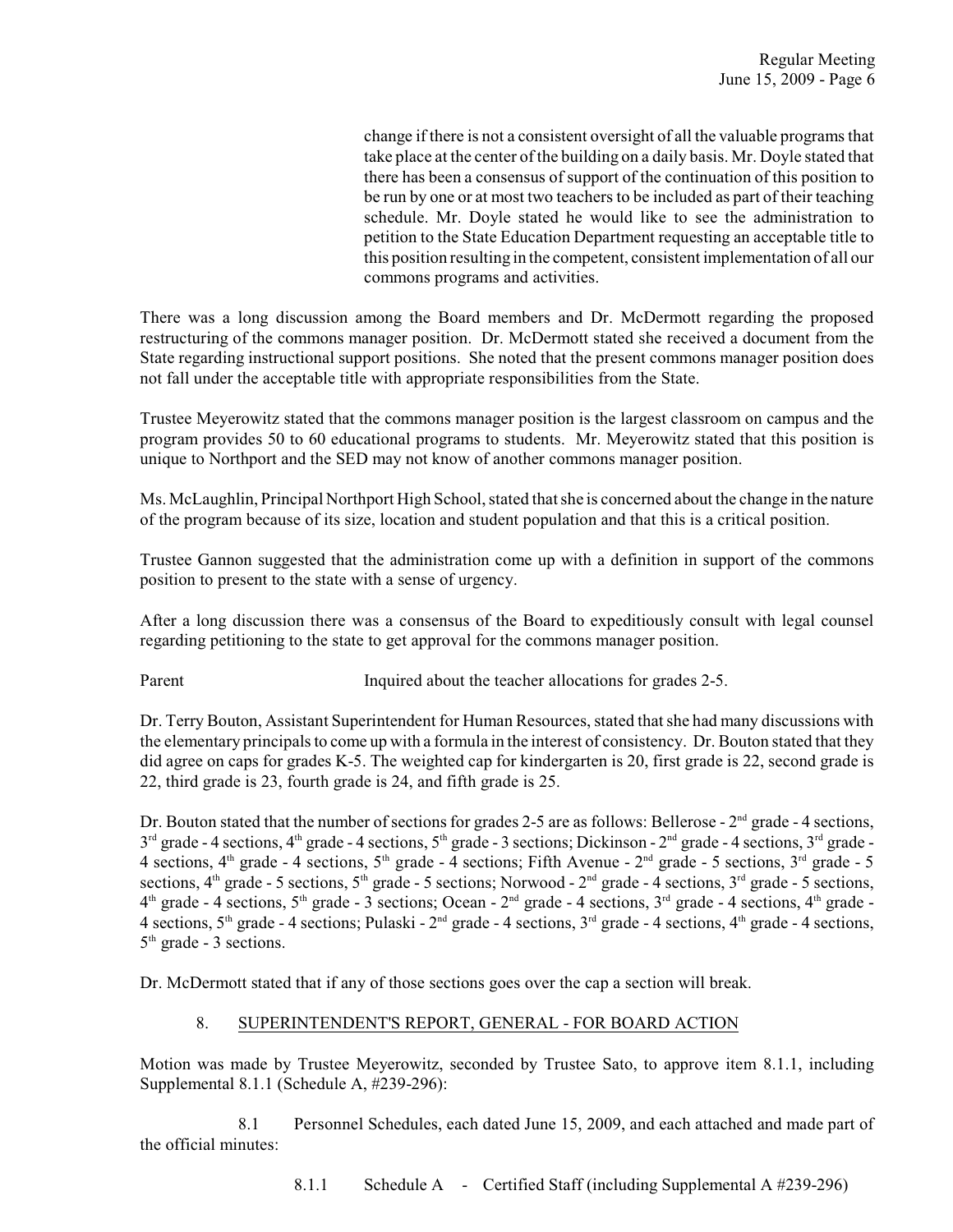Vote on Trustee Meyerowitz's motion was as follows:

YES: Mr. Arthur, Mr. Gannon, Mr. Ingraham, Mr. Meyerowitz, Mrs. Munson, Dr. Sato, Mr. Waldenburg, Mrs. Wills

ABSTAIN: Mrs. Dragone

Motion passed.

Motion was made by Trustee Meyerowitz, seconded by Trustee Gannon, to approve the remaining items under 8. and 9., including Supplemental 8.1.2 (Schedule B, #79-97) and Supplemental 8.1.3 (Schedule C, #16-17).

| 8.1.2                   |                        | Schedule B - Non-Instructional Staff (including Supplemental B $#79$ -<br>97)                                     |
|-------------------------|------------------------|-------------------------------------------------------------------------------------------------------------------|
| 8.1.3<br>8.1.4<br>8.1.5 | Schedule D - Extra Pay | Schedule C - Salary Transfers (including Supplemental C $#16-17$ )<br>Schedule J - Committee on Special Education |
| 8.1.6                   | Schedule L - PDC UTN   |                                                                                                                   |

8.2 Receiving for a second reading and adopting the following policy:

8.2.1 Policy #4510 - *"Instructional Services - Instructional Materials"* (new numbering system - old number 6161.3)

- 8.3 Receiving for a second reading and adopting the following textbooks:
	- 8.3.1 Introduction to Comparative Politics Kesselman et al. Wadsworth AP Comparative Politics
	- 8.3.2 Cultural Anthropology Gary Ferraro Wadsworth IB Social & Cultural Anthropology
- 8.4 Approving the Professional Development Plan for 2009-2010.

#### 9. SUPERINTENDENT'S REPORT, FINANCIAL - FOR BOARD ACTION

9.1 Taking specified action on the following BIDS:

BUILDINGS & GROUNDS 9.1.1 Award - Uniforms

### EDUCATIONAL

- 9.1.2 Award Districtwide Printing
- 9.1.3 Reject Musical Instrument Repair

9.2 Approving a general resolution for the purpose of participating in a cooperative bid coordinated by the Board of Cooperative Educational Services (BOCES) of Suffolk County for various commodities and/or services.

9.3 Approving a general resolution for the purpose of participating in a cooperative bid coordinated by the Board of Cooperative Educational Services (BOCES) of Nassau County for generally needed services and standardized supply and equipment items.

9.4 Approving the attached resolution enabling continued participation in the Long Island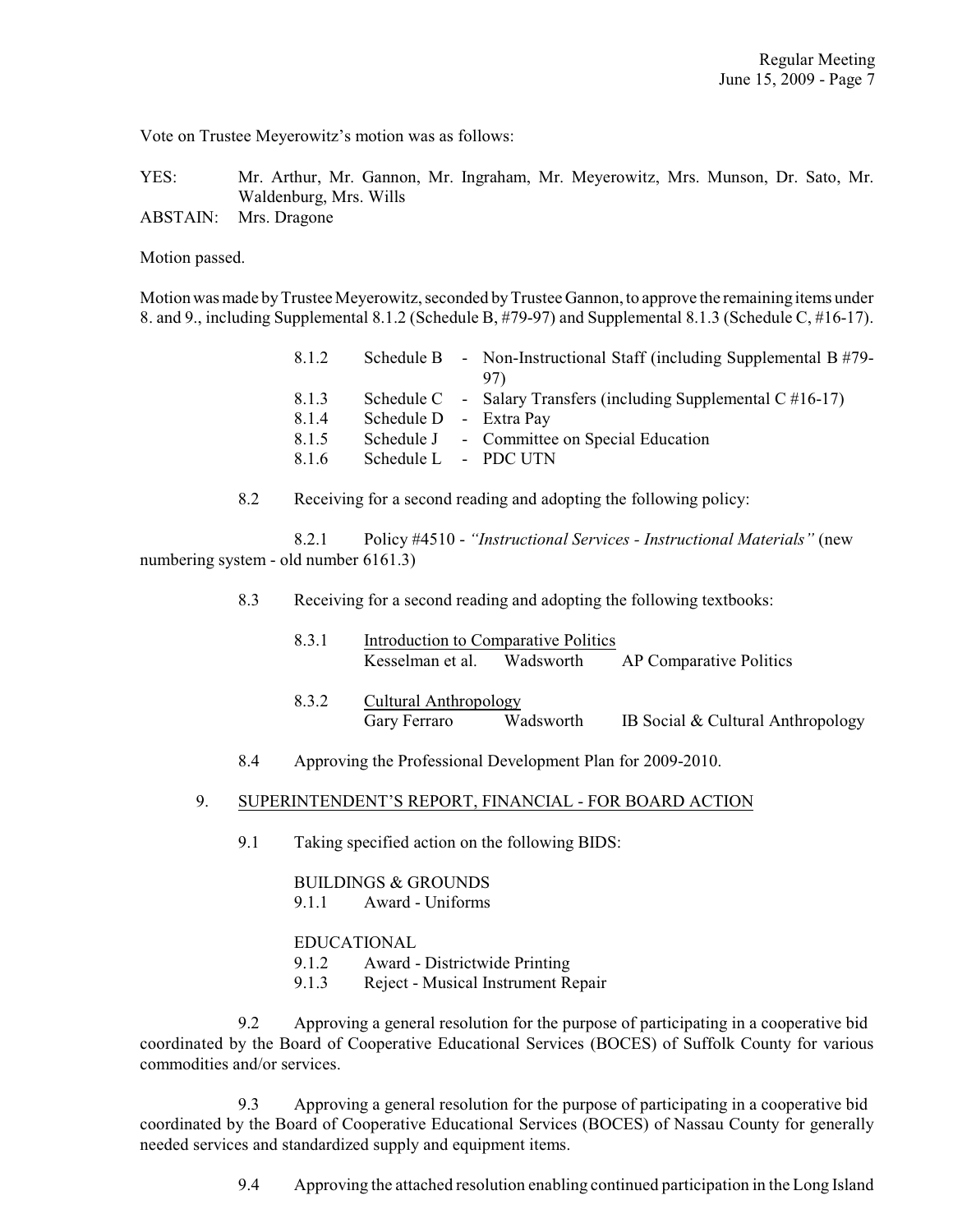Food Service Director's Association Cooperative Bid, and authorizing the Board President to sign the resolution.

9.5 Approving the attached resolution regarding a plan for a number of Public School District, other BOCES organizations, and the Monroe 2-Orleans BOCES to bid jointly for the purchase of various types of computers and technology commodities.

9.6 Extending transportation contracts for the 2009-2010 school year and bus maintenance contract for the school years 2009-2010, 2010-2011, and 2011-2012 in accord with State Education Law and Commissioner's Regulations with the following contractors as per their proposals in the documents:

- 9.6.1 Education Bus Transportation, Inc., (EBT Inc.), 2009-2010 school year
- 9.6.2 Huntington Coach Corp., 2009-2010 school year
- 9.6.3 Towne Bus Corp., 2009-2010 school year
- 9.6.4 Acme Bus Corp., 2009-2010 school year
- 9.6.5 Brookset Bus Corp., 2009-2010, 2010-2011, 2011-2012 school years

9.7 Approving the attached contract to provide educational services between the Northport-East Northport Union Free School District and The Daytop Preparatory School.

9.8 Approving the attached resolution agreement for special education services for an elementary student.

9.9 Approving the following resolution:

"RESOLVED, that in accordance with the provisions of Section 6-p of the General Municipal Law, the Board of Education approves funding the Employee Benefits Accrued Liability Reserve Fund by a transfer of undesignated fund balance (and/or budgetary appropriation) from the 2008- 2009 fiscal year in an amount not to exceed \$790,000."

9.10 Approving the enclosed contract for a Five Year Lease Agreement with Xerox Corporation for twenty-one copy machines.

9.11 Authorizing the Board President to sign a contract with the following districts to provide Health Services for Northport-East Northport students attending school in that district during the 2009-2009 school year:

9.11.1 Commack Union Free School District, thirty students attending Holy Family Regional School, three students attending Holy Family Regional School for 7.5 months, and one student attending Jewish Academy of Suffolk County @ \$493.40, totaling \$16,405.55.

9.11.2 Brentwood Union Free School District, three students attending St. Joseph's Academy @ \$576.60, totaling \$1,729.80.

9.12 Approving transfer of general fund appropriations in the 2008-2009 budget.

Vote on Trustee Meyerowitz's motion to approve the remaining items under 8. and 9., including Supplemental 8.1.2 (Schedule B #79-97) and Supplemental 8.1.3 (Schedule C, #16-17), was unanimously carried.

### 10. SUPERINTENDENT'S REPORT - FOR INFORMATION ONLY

10.1 Schedule I - Home Instruction